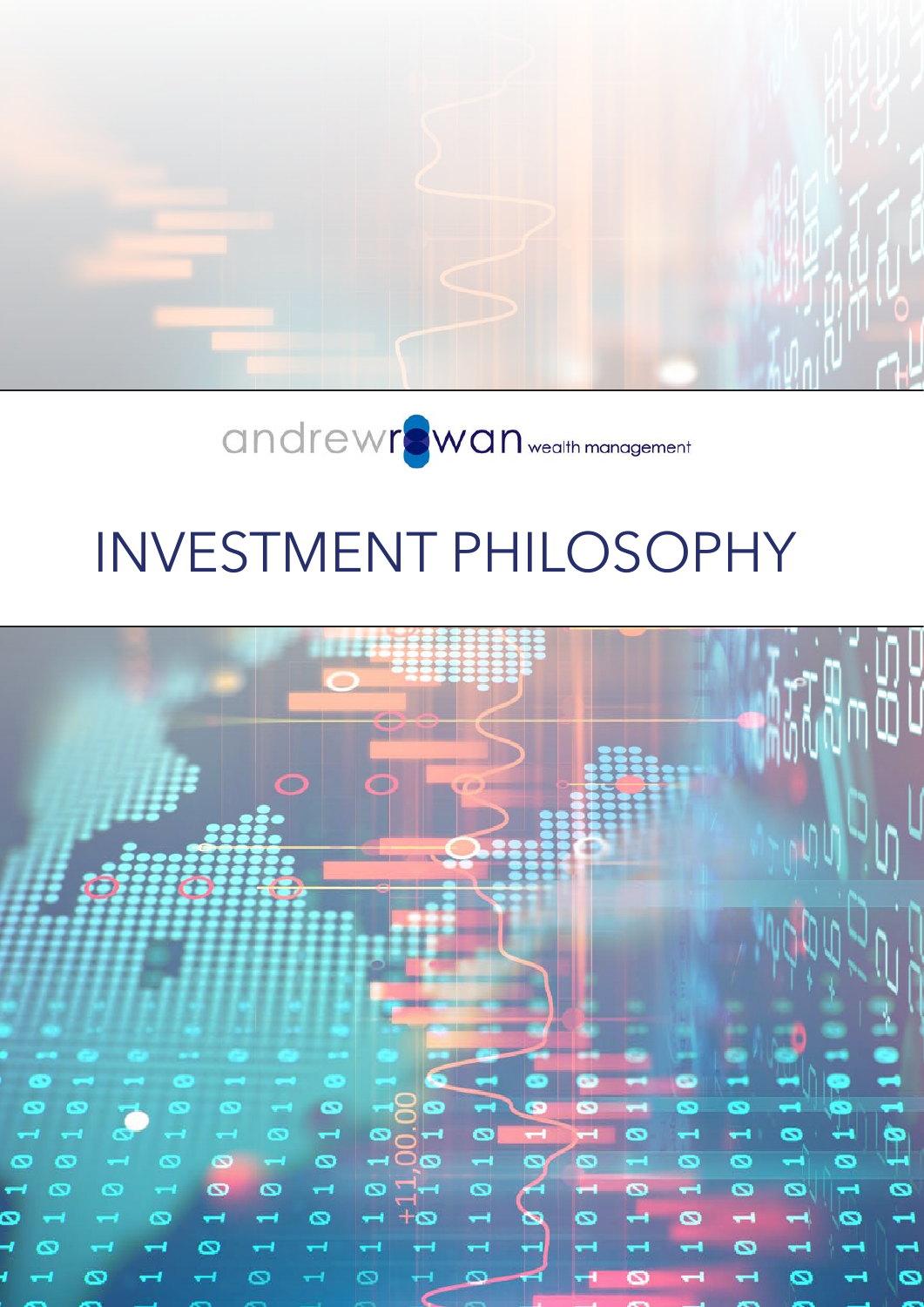

# **Markets Work**

Some of us may have heard the saying "time in the market, not timing the market".

Simply put this means that over time, financial and investment markets work to reward investors who stay disciplined and take a longer-term view. Sure, over time there will be ups and downs in the markets, because that is their nature.

Price fluctuations occur on a daily basis because every day there are millions of people forming a view as to the value of the individual investments (shares or securities) being traded in any particular time.

We know that when investors try and time their investments, that is to say, "sell high" and "buy low", that at least two things occur;

- a. They almost always miss out on the return generated by the market. There have been numerous studies looking at the behaviour of investors which overwhelmingly support the case that missing out on even a few days in the market can significantly damage your long-term reurn.
- b. There is a very real chance of permanent capital loss. Again study support the notion that investors are very poor at recognising the right time to time investments and more often than not do the complete opposite, that is to instead "sell low" and "buy high".

This is a proven way to reduce your investment capital over time.

#### **We believe in taking a long-term view as a proven means to grow or preserve wealth**

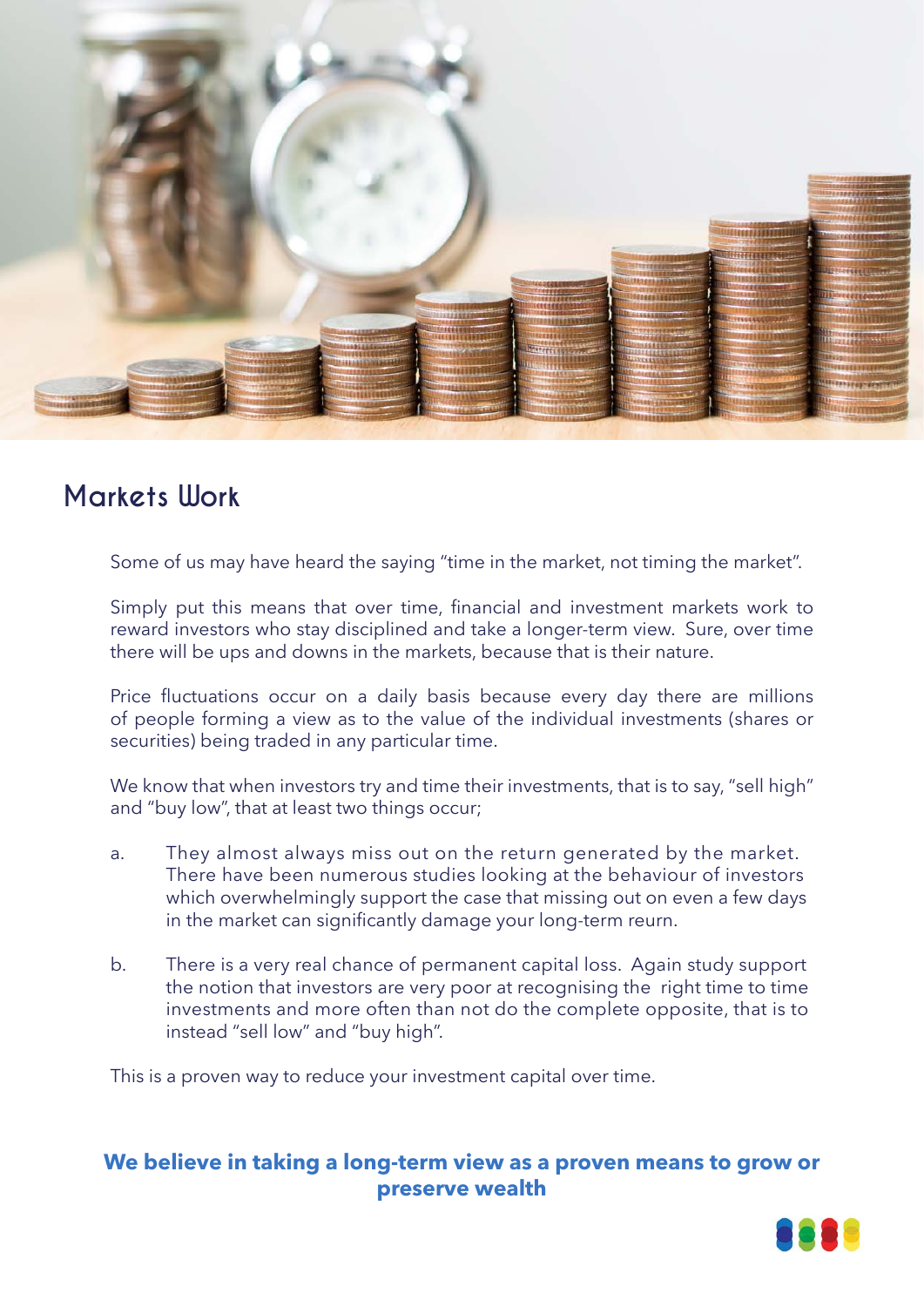

## **Risk and Return are Related**

Most people would understand the relationship between risk and return.

It is commonly accepted that the more risk an investor takes with their capital, the greater the return they would want to achieve on their investment. In other words, there is no point in taking a risk with your money when there is no reasonable expectation that you would be rewarded for doing so.

It is commonly accepted then that cash (money in the bank, or term deposits) are considered the safest investments, but the trade-off for safety is a low return.

At the other end of the risk spectrum are investments in shares, which when measured over the long-term offer investors a far superior rate of return than cash.

It is also worth noting that safe investments also carry risk, in that an investor who invest all their money in cash to keep it safe, will in all likelihood not achieve the return they may require over time.

#### **We believe that investing in higher risk assets with part of your portfolio makes sense**

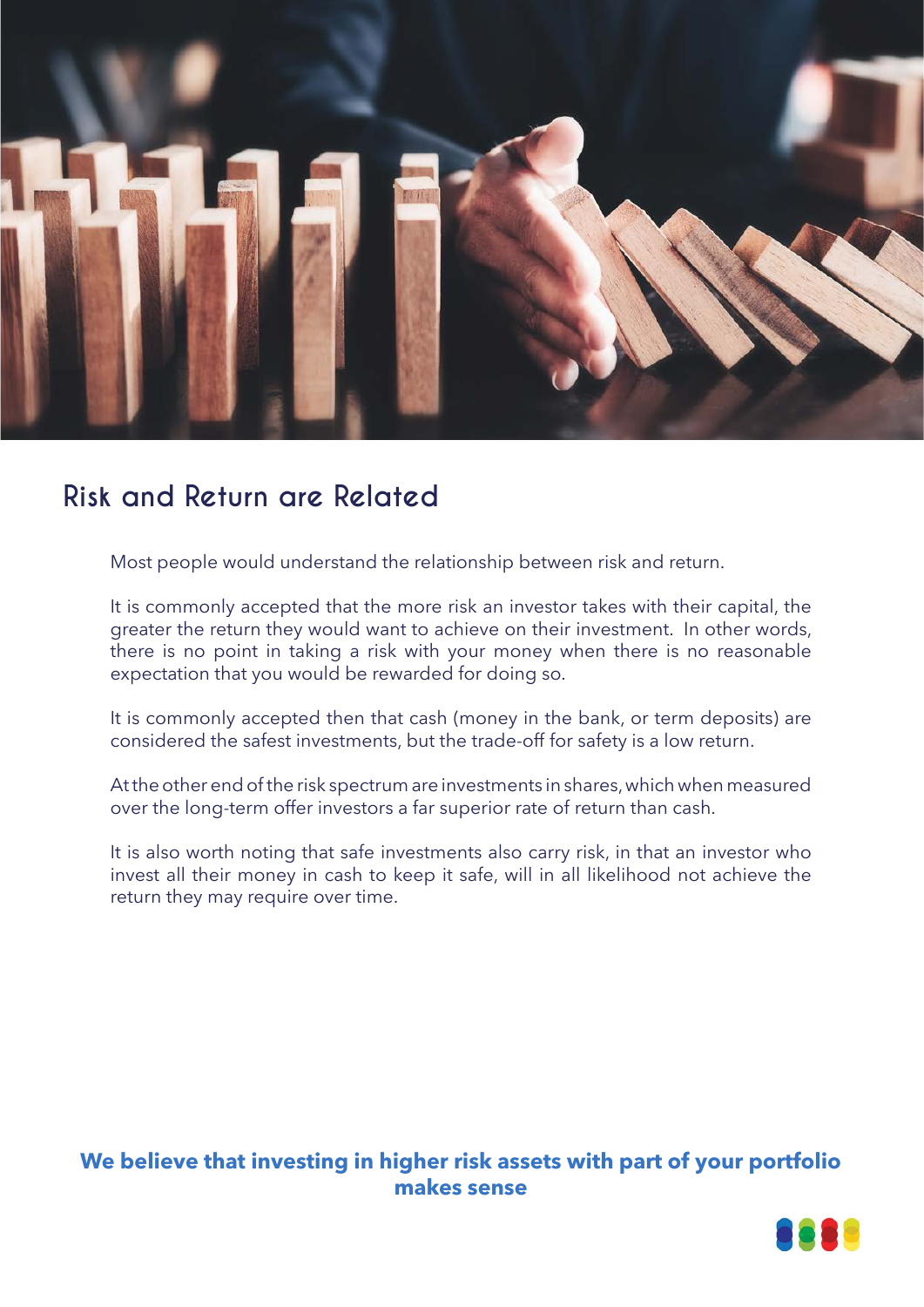

# **Understand your Risk Tolerance**

Understand your risk profile, and therefore your tolerance to emotionally cope with a downturn in financial markets.

In this regard we are not particularly concerned with the day-to-day volatility of financial markets, but moreover the effects of continued underperformance. We find that where investors are mismatched to the risk profile, they have a tendency to undermine themselves and seek to opt out of risky assets at precisely the wrong time.

Conversely, where portfolios are matched to the investors risk profile, they (the investor) will generally maintain the long-term strategic position of the portfolio, and in doing so maximise the available returns from financial markets (in the proportions held within the portfolio).

This helps you manage your emotions when investing and you are more likely to stay on track.

**We believe it is important to understand your emotional state with money**

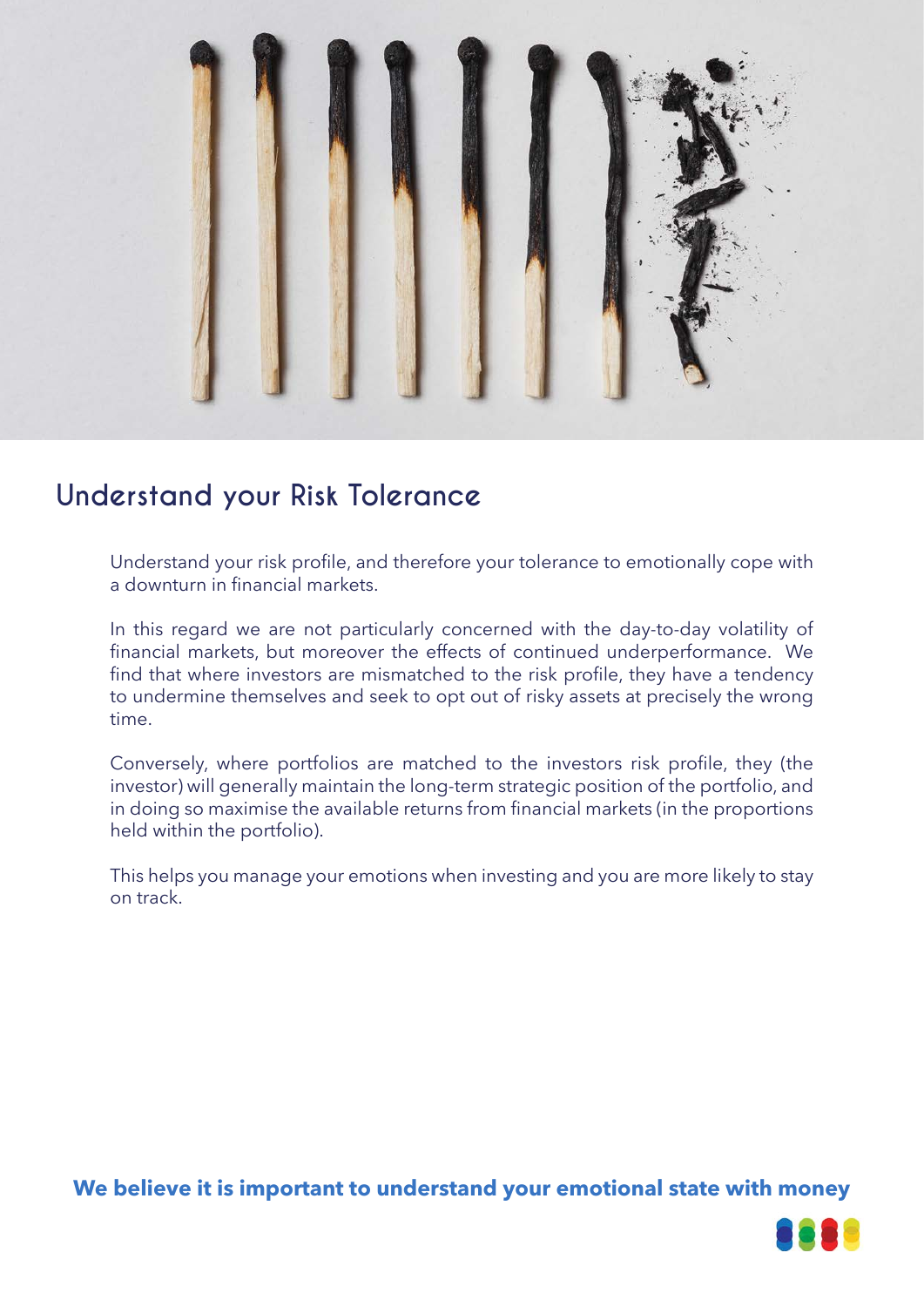

# **Practice Diversification**

Time and time again history has shown that when investors concentrate their investments, they put their money at risk.

Undoubtedly the best way to protect your capital is to diversify.

Diversification is simply investing your money across a wide number of investments, and across the risk spectrum. This means your money is protected should any single investment fail.

Diversification also helps investors capture the broad market return whilst reducing risk.

On the other hand, a concentration on portfolio increases risk without necessarily increasing the return and can in many cases actually lower the return.

**We believe in spreading your investments to increase your returns**

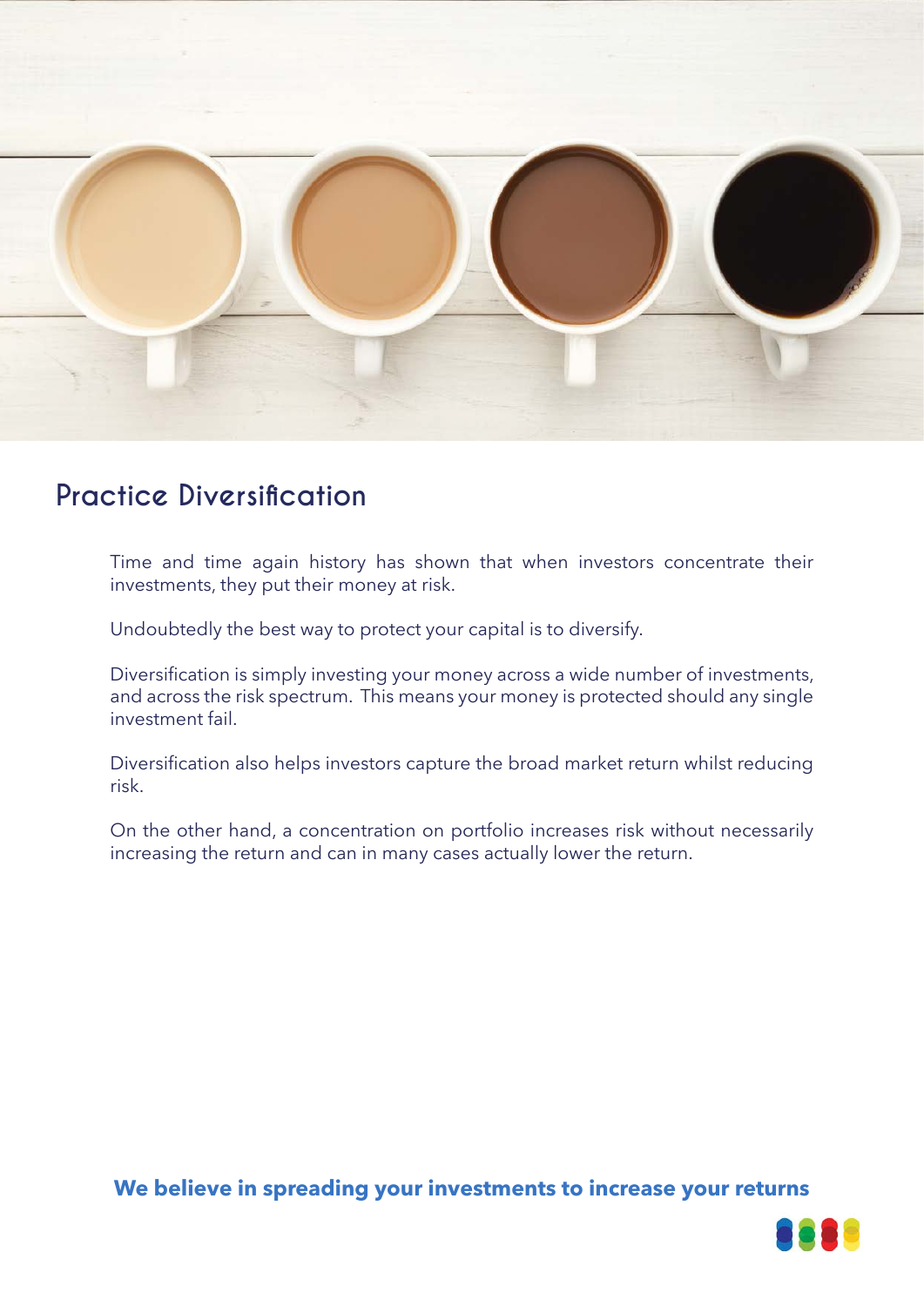

# **Invest Don't Speculate**

There is a saying "A fool and his money are soon parted".

It is difficult to beat the market and it's a risk to try and do so. Overtime only a small fraction of managers beat the market after fees, and it is very difficult to identify them in advance.

The promise of high returns, or the quick buck have lured investors since time began.

Today it's no different, as many "active" funds managers make the promise of above average returns only to (more often than not) achieve lower than index returns. So investors end up paying managers high fees for promising to do something that most cannot. In all likelihood they end up wasting money, and paying for nothing.

There is also another saying, "If it sounds too good to be true, it probably is".

**We believe speculation and chasing the promise of high returns is for fools**

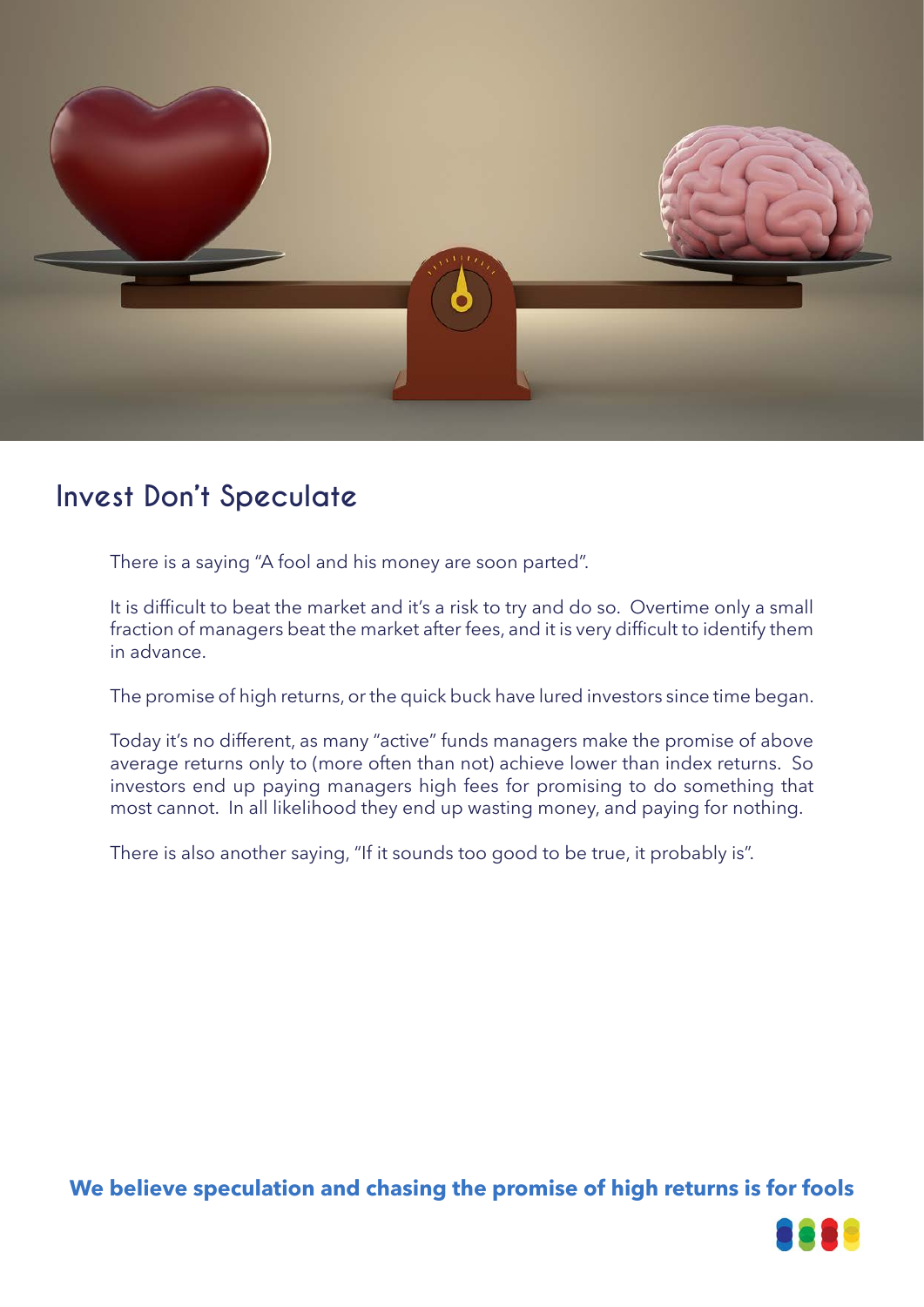

# **Consider the Drivers of Returns**

Many people either ignore the drivers of returns or don't understand them, when it comes to investing.

There certain characteristics which are evident over time's characteristics which are measurable, pervasive, persistence and robust, and which can be pursued in low cost portfolios.

What we mean is academic research shows for example that;

- Shares perform better than bonds
- Small companies do better than large companies
- Value stocks do better than growth stocks
- Highly profitable companies do better than low profit ones
- Companies that achieve a high return on equity do better than ones that don't
- Long-term bonds do better than short term
- High quality debt is better than low quality

And so on…

### **We believe it is important to understand the drivers of long-term return**

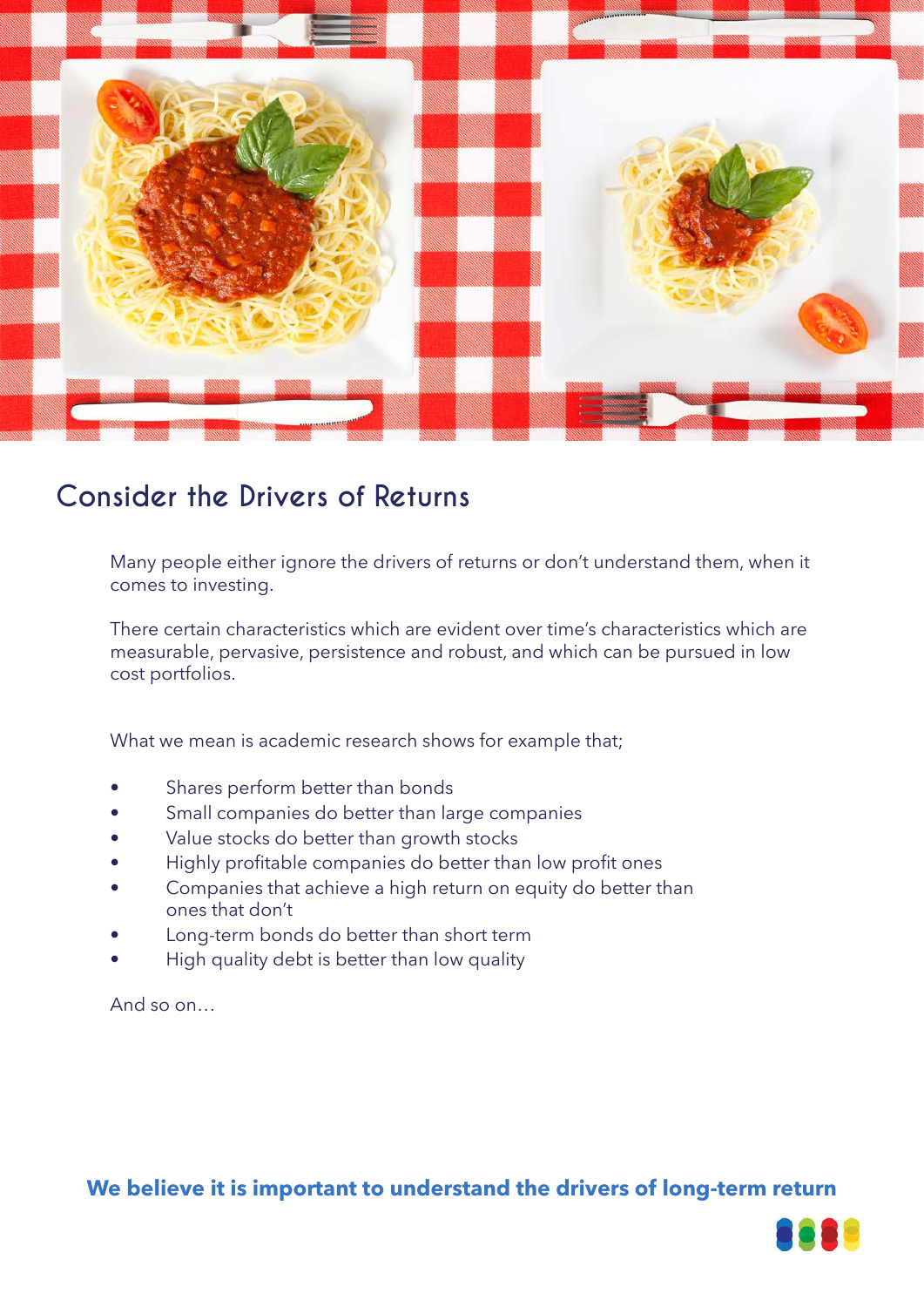

## **Look Beyond the Headlines**

The media thrives on bad news and scare tactics, and this is never more true than when they report on money.

If nothing else can grab the headlines and make people take notice, then reporting on the loss of money will.

We are bombarded daily on booms and busts, and more often than not the reporting is misleading. It causes people to make bad decisions, often through baseless information.

Such is the short-term nature of the news cycle, that headlines need to be sensationalist, to grab attention, which in all reality, are meaningless when investing for the long-term.

Headlines, whether of doom and gloom, or of exaggerated and unfounded claims, can challenge your investment discipline.

**We believe in staying focused and tuning out the noise**

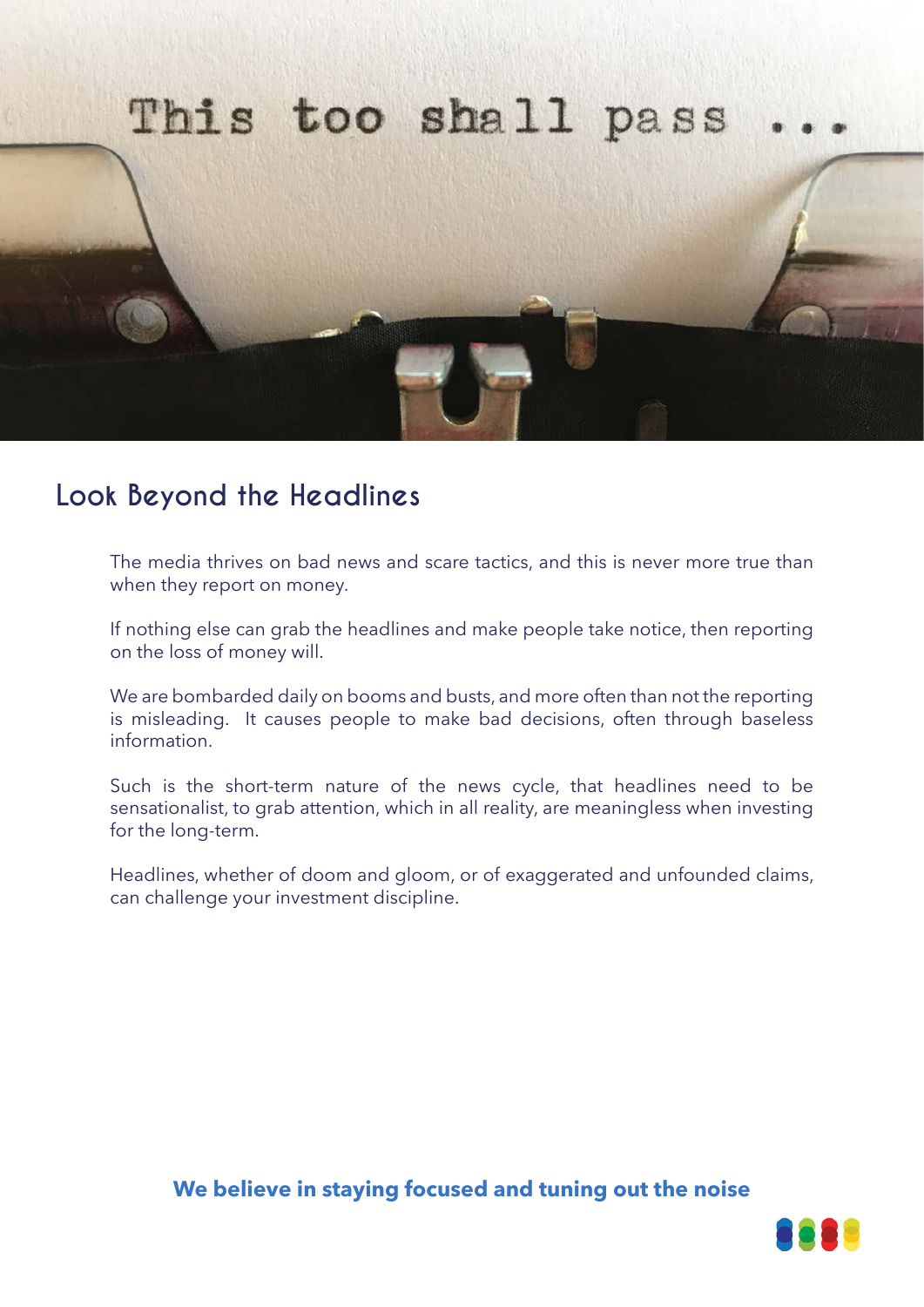

# **Keep Costs Low**

Controlling costs is money in your pocket.

Over long periods, high costs drag down performance in a portfolio. As we have already stated, investing in active fund managers means you are paying out money to the managers, for almost no benefit.

For example, it is not unusual to see active funds managers charging anywhere from 1.30% through to 2.65% per annum. Whereas the typical index fund management fee is 0.25%, or lower.

This means active fund managers must beat the (relative) index by anywhere from 1% per annum to 1.3% per annum (sometimes higher) in order to outperform the index; and they must do this each and every year.

We think this is just too difficult.

We also know it is important to maintain your position over time, and adjusting your portfolio slowly over time, say every 12 to 18 months, or as your cash needs dictate. Turnover increases costs, and can cause you to pay tax unnecessarily, which is really a waste of money.

#### **We believe in low fee, low turnover investing**

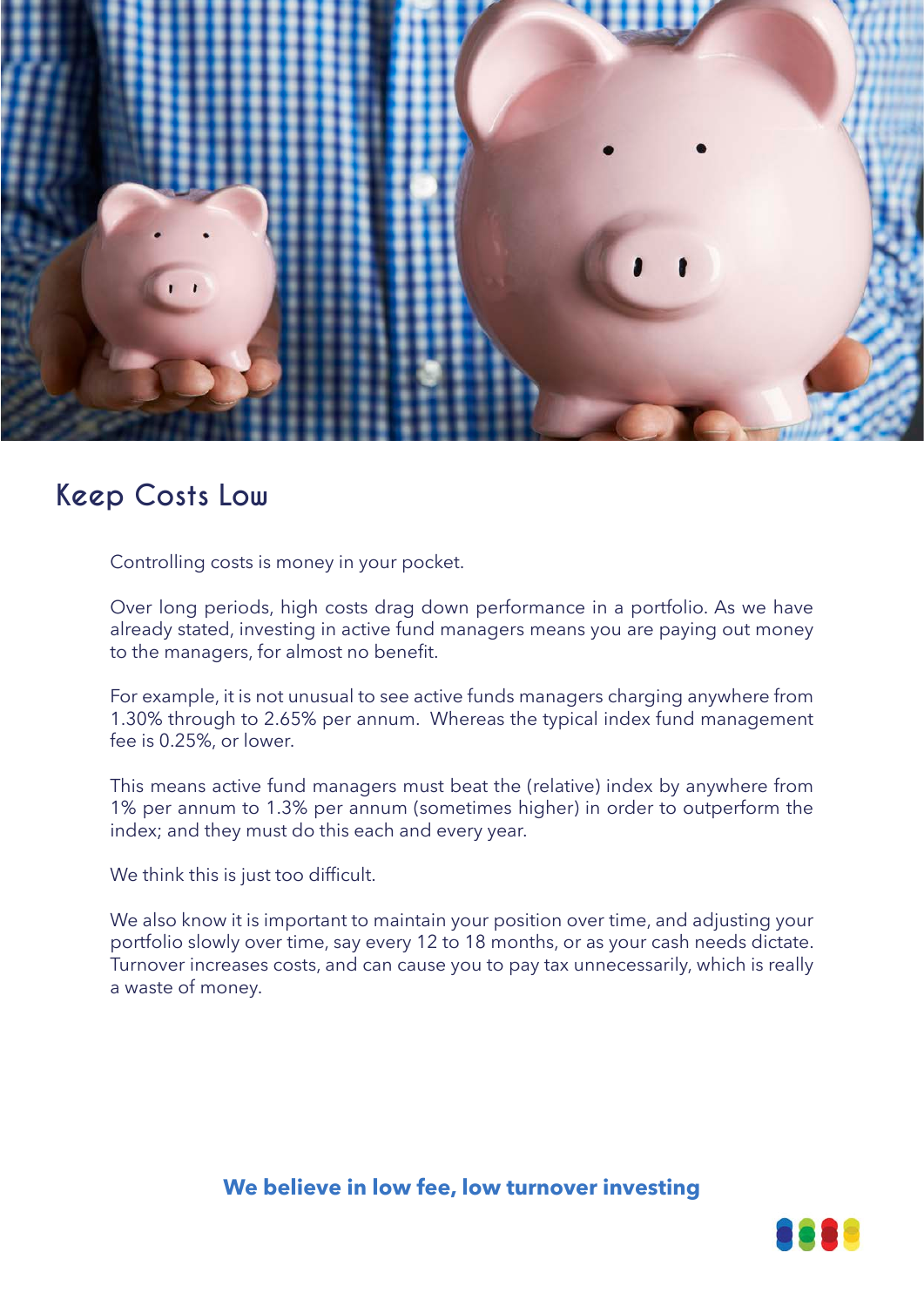

# **Focus on What You Can Control**

Finally, it is important to focus on what you can control.

We know that "Capital Markets" work to the advantage of investors who maintain discipline and focus over the long term. We know that investors are rewarded for minimising transactions, practicing diversification, and resist chasing the next best thing, and turn a deaf ear to the media.

Just as you cannot out exercise a poor diet, you cannot out invest poor money management.

Recognise that you cannot control or time markets, and finding the one investment that leads to riches is a myth. However, the one thing that remains firmly within your control is your spending habits. Know what you can afford, and get advice.

A financial adviser who understands and practices all of the above points can help you with strategic advice, and a management plan to help you with a better investment experience. We know what you don't.

### **We believe in knowing what you can and can't control**